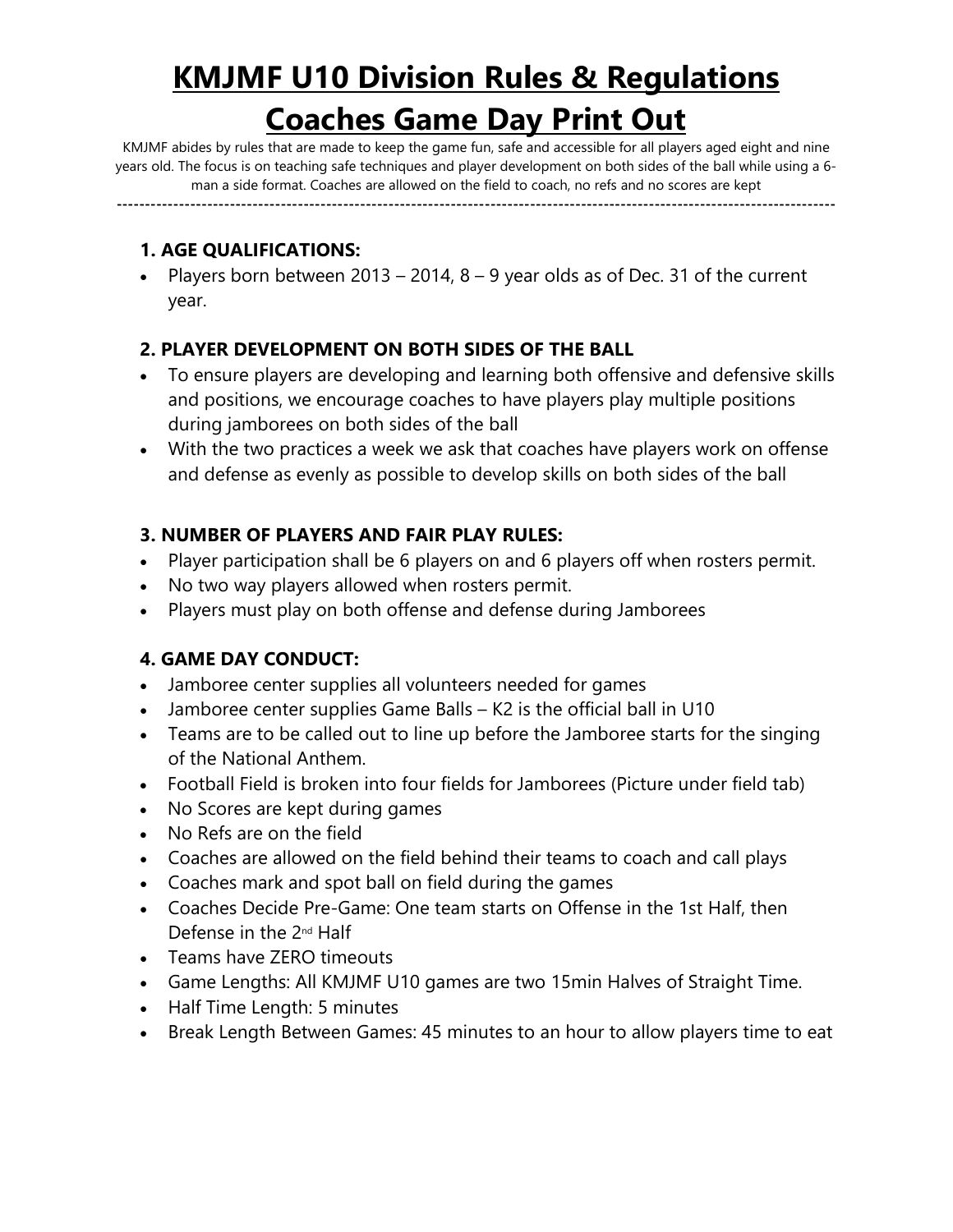# **5. SUGGESTED JAMBOREE FIELD BREAKDOWN:**

#### **U10 Field Dimensions: 4 Fields**

- Field Length Total: 60 yards
- Each Half: 20 Yards
- End Zones: 10 Yards
- Field Width: Sideline to Hash Marks



# **6. CLOCK OPERATION:**

- All KMJMF U10 games consist of two 15min Halves.
- All KMJMF U10 games start at the same time and run straight time
- LEAGUE OFFICIAL SIGNALS TIME TO START:
	- Start Clock: Score board buzzer / Whistle
	- Stop Clock: Score board buzzer / Whistle
- STRAIGHT TIME: The clock will stop only in this situation **–** Injuries: Clock starts again once player has been cared for and safely removed
	- from field.
- 3 MINUTE WARNING: Announcement to all teams, no stoppage
- HALF TIME: Half time is 5mins in length